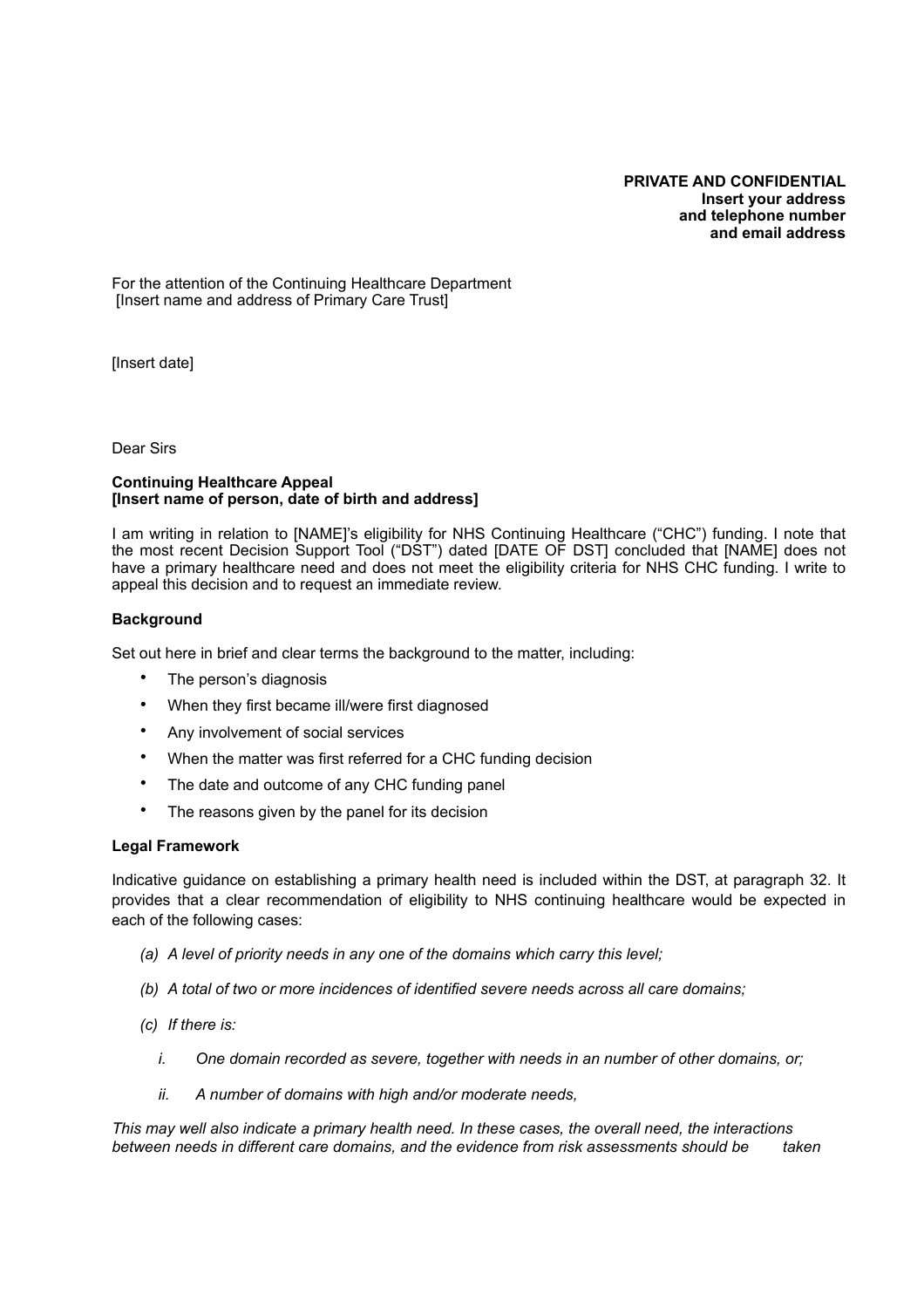*into account…MDTs are reminded of the need to consider the limits of local authority responsibility when making a Primary Health Need recommendation (see paragraph 26 of the National Framework for Continuing Healthcare)*.

#### **Submissions**

I make this appeal on behalf of [NAME] under Section 5(1) of the Local Authority Social Services and National Health Services Complaints (England) Regulations 2009. I disagree with the DST dated [DATE] on the following grounds.

[Refer to each of the domains within the DST (see headings below) and for each domain say whether you agree with the conclusion reached within the DST and if not, why not, referring to any medical or other evidence in support of your argument wherever possible. If you agree with the conclusion reached in respect of a particular domain, say so, and confirm that you do not dispute the conclusion in respect of this domain].

### **1. BEHAVIOUR**

In the DST dated [DATE], [NAME], was assessed as having [LOW/MODERATE/HIGH/SEVERE/ CRITICAL] behavioural needs. I disagree with this conclusion because [INSERT REASONS, WITH SUPPORTING EVIDENCE WHERE POSSIBLE].

I therefore dispute the assessment that [NAME] has [LOW/MODERATE/HIGH/SEVERE/CRITICAL] behavioural needs, and submit that this domain should be assessed as being [LOW/MODERATE/ HIGH/SEVERE/CRITICAL].

[Repeat the above for each of the following ten domains. If you agree with the assessment in respect of a particular domain, simply state "The assessment in the DST dated [DATE] with regard to this domain is not disputed."]

### **2. COGNITION**

### **3. PSYCHOLOGICAL AND EMOTIONAL NEEDS**

- **4. COMMUNICATION**
- **5. MOBILITY**
- **6. NUTRITION**
- **7. CONTINENCE**
- **8. SKIN**